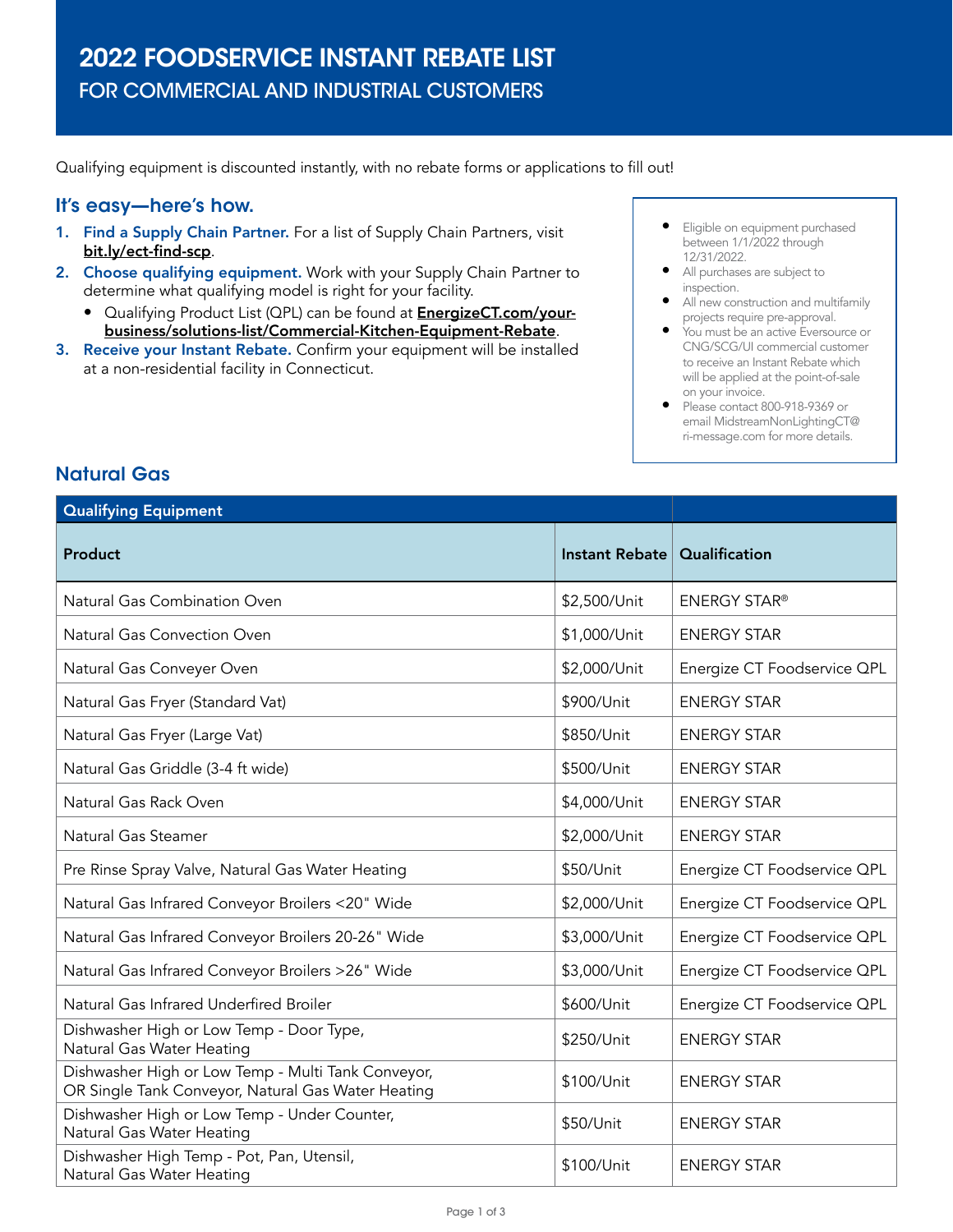## **Electric**

| <b>Qualifying Equipment</b>                                                                          |                |                             |
|------------------------------------------------------------------------------------------------------|----------------|-----------------------------|
| Product                                                                                              | Instant Rebate | Qualification               |
| <b>Electric Combination Oven</b>                                                                     | \$2,500/Unit   | <b>ENERGY STAR</b>          |
| Electric Convection Oven (Half Size)                                                                 | \$150/Unit     | <b>ENERGY STAR</b>          |
| Electric Convection Oven (Full Size)                                                                 | \$500/Unit     | <b>ENERGY STAR</b>          |
| Electric Deck Oven                                                                                   | \$1,500/Unit   | Energize CT Foodservice QPL |
| Electric Fryer (Large Vat)                                                                           | \$550/Unit     | <b>ENERGY STAR</b>          |
| Electric Fryer (Standard Vat)                                                                        | \$150/Unit     | <b>ENERGY STAR</b>          |
| Electric Griddle (> 3ft Wide)                                                                        | \$650/Unit     | <b>ENERGY STAR</b>          |
| Electric Griddle (< 3ft Wide)                                                                        | \$300/Unit     | <b>ENERGY STAR</b>          |
| Electric On-Demand Handwrapping Machine                                                              | \$125/Unit     | Energize CT Foodservice QPL |
| Electric Steamer                                                                                     | \$2,000/Unit   | <b>ENERGY STAR</b>          |
| Food Holding Cabinet (3/4 Size)                                                                      | \$350/Unit     | <b>ENERGY STAR</b>          |
| Food Holding Cabinet (Full Size)                                                                     | \$750/Unit     | <b>ENERGY STAR</b>          |
| Food Holding Cabinet (Half Size)                                                                     | \$250/Unit     | <b>ENERGY STAR</b>          |
| Refrigerator, Glass or Solid Door (<15 Cubic Ft)                                                     | \$75/Unit      | <b>ENERGY STAR</b>          |
| Refrigerator, Glass or Solid Door (15 - 29.9 Cubic Ft)                                               | \$100/Unit     | <b>ENERGY STAR</b>          |
| Refrigerator, Glass or Solid Door (30 - 49.9 Cubic Ft)                                               | \$200/Unit     | <b>ENERGY STAR</b>          |
| Refrigerator, Glass or Solid Door (50+ Cubic Ft)                                                     | \$300/Unit     | <b>ENERGY STAR</b>          |
| Freezer, Glass or Solid Door (<15 Cubic Ft)                                                          | \$150/Unit     | <b>ENERGY STAR</b>          |
| Freezer, Glass or Solid Door (15 - 29.9 Cubic Ft)                                                    | \$200/Unit     | <b>ENERGY STAR</b>          |
| Freezer, Glass or Solid Door (30 - 49.9 Cubic Ft)                                                    | \$150/Unit     | <b>ENERGY STAR</b>          |
| Freezer, Glass or Solid Door (50+ Cubic Ft)                                                          | \$250/Unit     | <b>ENERGY STAR</b>          |
| Electric Ice Machine - Ice Making Head (up to 500 lbs / day)                                         | \$250/Unit     | <b>ENERGY STAR</b>          |
| Electric Ice Machine - Remote Cond./Split Unit - Batch                                               | \$160/Unit     | <b>ENERGY STAR</b>          |
| Electric Ice Machine - Remote Cond./Split Unit - Continuous                                          | \$300/Unit     | <b>ENERGY STAR</b>          |
| Electric Ice Machine - Self Contained                                                                | \$50/Unit      | <b>ENERGY STAR</b>          |
| Pre Rinse Spray Valve, Electric Water Heating                                                        | \$50/Unit      | Energize CT Foodservice QPL |
| Dishwasher High or Low Temp - Door Type,<br><b>Electric Water Heating</b>                            | \$250/Unit     | <b>ENERGY STAR</b>          |
| Dishwasher High or Low Temp - Multi Tank Conveyor OR Single Tank<br>Conveyor, Electric Water Heating | \$100/Unit     | <b>ENERGY STAR</b>          |